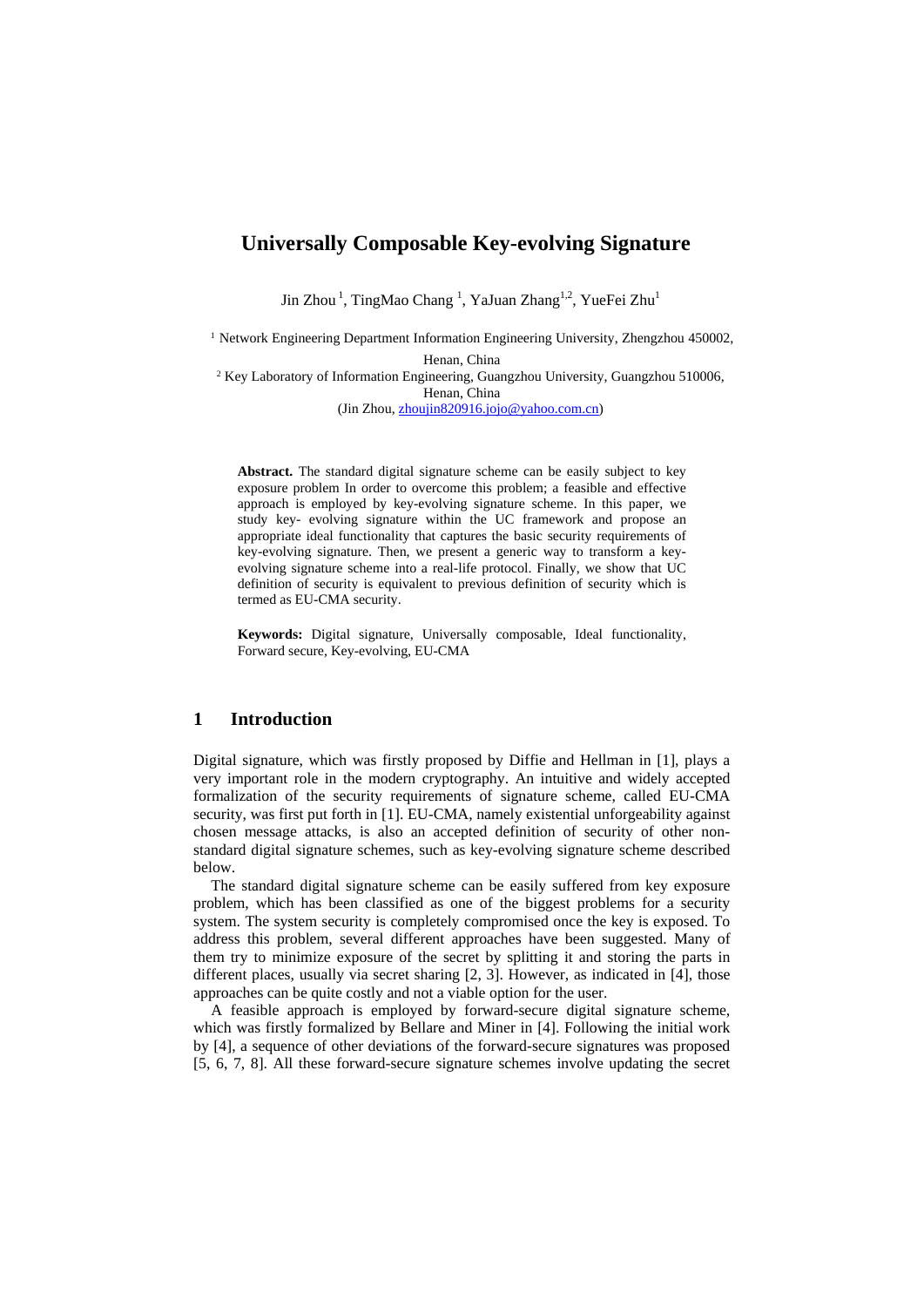key periodically. Therefore, a forward-secure signature scheme is, first, a keyevolving signature scheme. Forward security results from the fact that the update algorithm is a one-way function and it is very difficult for an adversary to recover previous secret keys even if the secret key in the current time-period is known.

A general framework for representing cryptographic protocols and analyzing their security is presented by R.Canetti [9, 10]. This framework allows defining the security properties of practically cryptographic tasks. Most importantly, in this framework security of protocols is preserved under a very general composition operation with an unbounded number of copies of arbitrary protocols running concurrently in the system. This composition operation is called universal composition. Similarly, definitions of security formulated in this framework are called universally composable (UC) security.

The definitions in the UC framework follow a definitional approach which is referred to as "security by emulation of an ideal process". In the last few years, research on the relation between emulation-based definition of security and conventional definition of security has become one of the significant topics in cryptography [11]. One case where the conventional definition and emulation-based definition of security were shown to be equivalent is semantically secure encryption against adaptive chosen ciphertext attack [10].

In this paper, we study and formulate an appropriate ideal functionality, which captures the basic idea and security requirements of key-evolving signature. Then, we propose that how to convert a generic key-evolving signature scheme  $\sum$  into a reallife protocol  $\pi_{\Sigma}$ . Finally, we prove that  $\Sigma$  is EU-CMA if and only if  $\pi_{\Sigma}$  UCsecurely realizes our proposed ideal functionality.

## **2 Preliminary**

We sketch a key-evolving digital signature scheme in section 2.1, and recall some useful notions within the UC framework in section 2.2.

#### **2.1 Key-evolving Digital Signature Schemes**

A generic key-evolving digital signature scheme  $\Sigma$  is an algorithm with the quadruple,  $\sum$  = (*Gen,Upd,Sig,Ver*), such that:

1. *Gen*: the key generation algorithm is a probabilistic algorithm that inputs a security parameter  $k \in N$  (given in unary as  $1<sup>k</sup>$ ) and the total number of time-periods *T*, and returns a public key *PK* and the initial secret key *SK*0.

2. *Upd*: the secret key update algorithm, accepts as input the secret key *SK<sub>i</sub>* for the current time-period, and returns the new secret key  $SK_{i+1}$  for the next time-period. This algorithm is usually deterministic.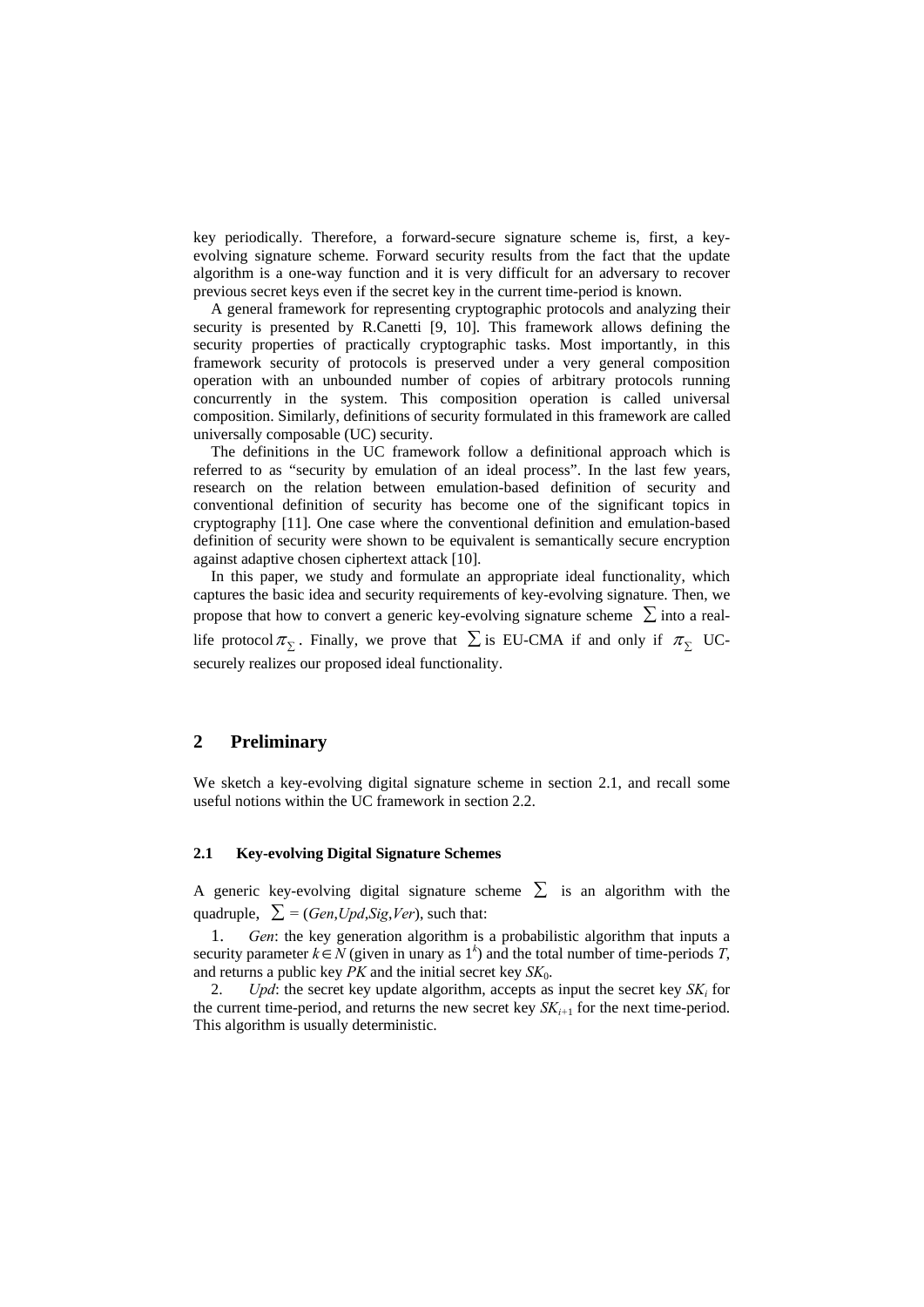3. *Sig*: the signing algorithm, accepts as input the secret key  $SK_i$  in the current time period and a message *m*. It returns a pair (*i,sign*), that represents the signature of *m* and time-period index *i*. This algorithm may be probabilistic.

4. *Ver*: the verification algorithm, accepts as input the public key *PK*, a message *m* and a candidate signature (*i,sign*), and returns 1 if the signature of *m* is valid and returns 0 otherwise. This algorithm is typically deterministic.

The verification algorithm is required to verify that whether a signature of *m* generated via  $Sig(SK<sub>i</sub>, m)$  is valid for period *i*. For convenience, it is also assumed that the secret key  $\overline{SK_i}$  for time-period  $i \in \{0, ..., T-1\}$ , always contains both the value *i* and the total number of periods *T* . For the last time period *T−*1*, Upd*(*SKT-*1) returns the empty string  $SK_T$ .

#### **2.2 Some Useful Notions in the UC Framework**

Recall that there are three types of messages, which are input message, output message and incoming message, transmitted in the UC framework. (The detail of these three types of messages is in [10].)

**Dummy adversary.** Dummy adversary, denote  $\tilde{D}$ , is a special type of adversaries. It proceeds as follows:

- 1. When activated with an input *x* which contains identity of some party from *Z*, it delivers this message to relevant party.
- 2. When activated with an incoming message *m* from some party, it passes *m* as output to *Z*.
- 3. It corrupts parties when instructed by *Z*, and passes all gathered messages to *Z*.

Note that a real-life protocol UC-securely realizes the ideal functionality if and only if it UC-securely realizes the ideal functionality with respect to dummy adversary [10].

**Party corruptions.** Adaptive party corruptions, namely corruptions that occur as the computation proceeds, based on the information gathered by the adversary so far. Arguably, adaptive corruption of parties is a realistic threat in existing networks. Nonetheless, it is sometimes useful to consider also a weaker threat model, called non-adaptive party corruptions, where the identities of the adversarially controlled parties are fixed before the computation starts.

Active party corruptions mean that adversary obtains total control over the behavior of corrupted parties. Another standard corruption model assumes that even corrupted parties continue to follow their prescribed protocol. Here the only advantage the adversary gains from corrupting parties is in learning the internal states of those parties. Such party corruption is called passive party corruption.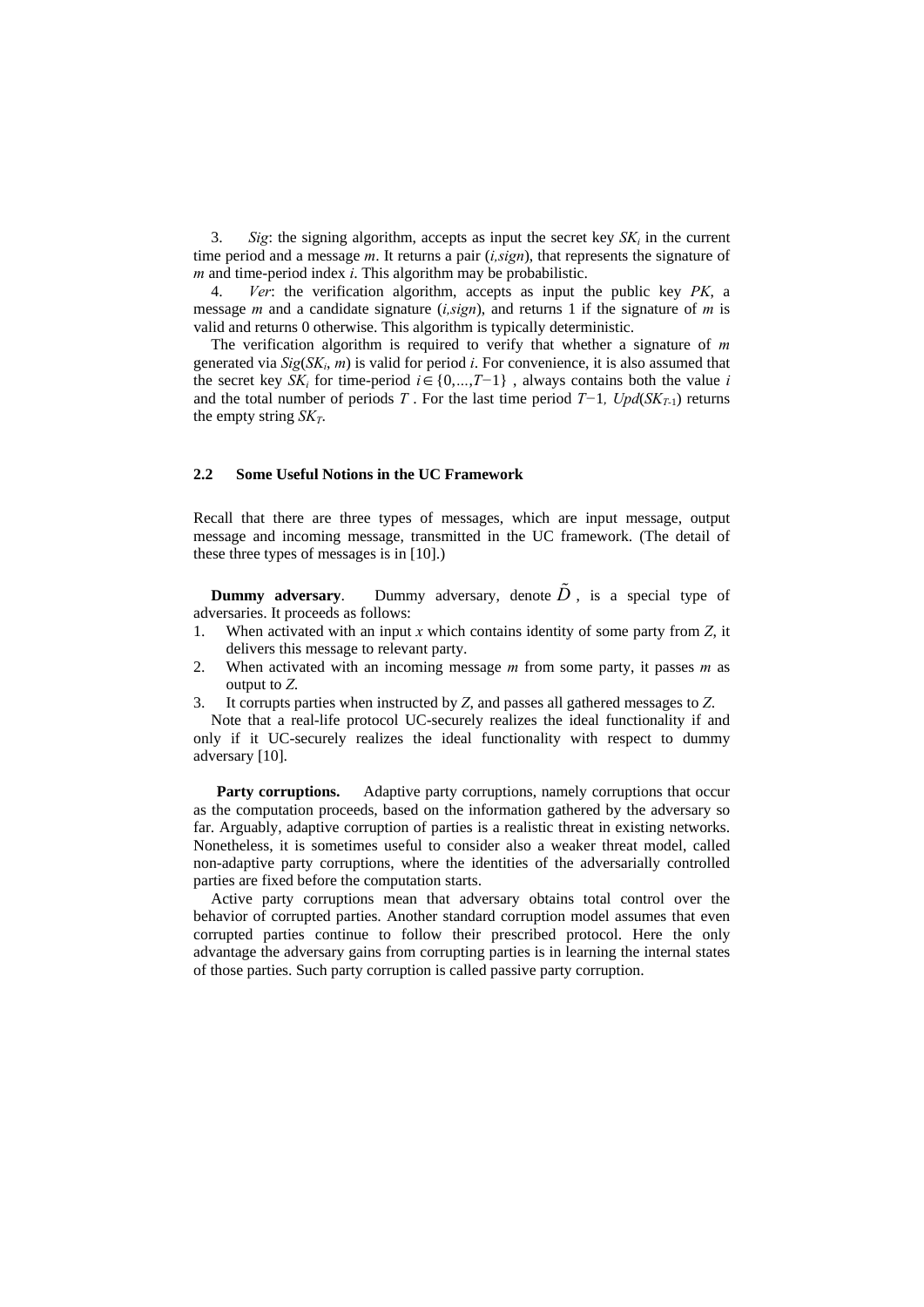## **3 Definition of Ideal Functionality**

In this section, we formulate UC definition of security for key-evolving signature.

The basic idea of *FKE-SIG* is to provide a "registry service". The signer *S* can register (*message, signature*) pairs. Any party that provides the correct verification algorithm can check whether a given pair is registered.

Functionality  $F_{KE-SIG}$  is presented in Figure 1. As expected, it begins with **KeyGeneration** phase. Upon receiving KeyGeneration message from party *S*, *FKE-SIG* asks the ideal process adversary to provide the tuple  $(u,s,v,SK_0)$ : a polytime deterministic updating algorithm *u*, a polytime probabilistic signing algorithm *s*, a polytime deterministic verification algorithm *v* and private signing key *SK*0.

 $F_{KE-SIG}$  lets the adversary determine the values of the verification algorithm and the legitimate signature. This reflects the fact that the intuitive notion of security of signature schemes does not make any requirements on these values.

Then  $F_{KE-SIG}$  outputs verification algorithm *v* to all the parties. In addition,  $F_{KE-SIG}$ initializes variable  $i=0$  to record current time-period and sets a variable  $f_0$  to record whether the signer *S* is corrupted in the time-period 0.

#### *FKE-SIG*

**KeyGeneration**: Upon receiving a query (*KeyGen*, *sid*,*S*,*T*) with total time-period *T* from party *S*, send this query to the adversary. Upon receiving (*Algorithms*,*sid*,  $S, u, s, v, SK_0$  from the adversary, where *s* are descriptions of **PPT ITM**, *u* and *v* are descriptions of a deterministic polytime ITM, output (*VerificationAlgorithm*,*sid*,*S*,*v*) to all the parties and adversary. In addition, set  $i=0$  and  $f_0$ =**fresh**. If *S* is corrupted at this period, output  $SK_0$  and reset  $f_0 =$ *corrupt*.

**Update**: Upon receiving a query (*Update*,*sid*,*S*) from party *S* (for party *S* only), let  $SK_{i+1}=u(SK_i)$ , erase  $SK_i$ , set  $i \leftarrow i+1$ , output i and set  $f_i = \text{fresh}$ . If the signer *S* is corrupted in the period *i*, output  $SK_i$  and reset  $f_i =$ *corrupt*.

**Signature**: Upon receiving a query (*Sign*,*sid*,*S*,*m*) from party *S* (for party *S* only), let  $\sigma = (i, sign) = s(SK_i, m)$ , and verify that  $v(m, \sigma) = 1$ . If so, output (*Signature,sid*  $S,m,\sigma$ ) to *S* and record the pair  $(m,\sigma)$ . Else, output error message and halt.

**Verification**: Upon any party *V* receiving a query (*Verify,sid,m',*  $\sigma'$ *,v'*) with  $\sigma' = (i', j)$  from any party *V*, then do: if  $v' = v$ ,  $v'(m', \sigma') = 1$ ,  $f_i =$ fresh and no pair  $(m', \sigma'')$  for any  $\sigma''$  is recorded, then output an error message to *V* and halt. Else, output (*Verified*,*sid*,*S*,  $m$ ',  $\sigma$ ', $v$ '( $m$ ',  $\sigma$ ') to *S*.

#### Fig 1: The key-evolving signature ideal functionality  $F_{KE, SIG}$

Upon receiving Update message from party *S* (and for party *S* only),  $F_{KE-SIG}$ "enters" the next time-period by computing the new private signing key  $SK_{i+1}$ , erasing the old private signing key  $SK_i$ , and updating variable  $i \leftarrow i+1$  and setting new variable  $f_i$  to record whether the signer  $S$  is corrupted in the time-period  $i$ .

Upon receiving a query from party *S* (and for party *S* only) to sign a message *m*, *F<sub>KE-SIG</sub>* first obtains a  $\sigma$  by running the algorithm *s*. It then verifies that  $v(m, \sigma) = 1$ . If so, it outputs the signature  $\sigma$  to *S* and records the pair  $(m, \sigma)$ ; Else,  $F_{KE-SIG}$  outputs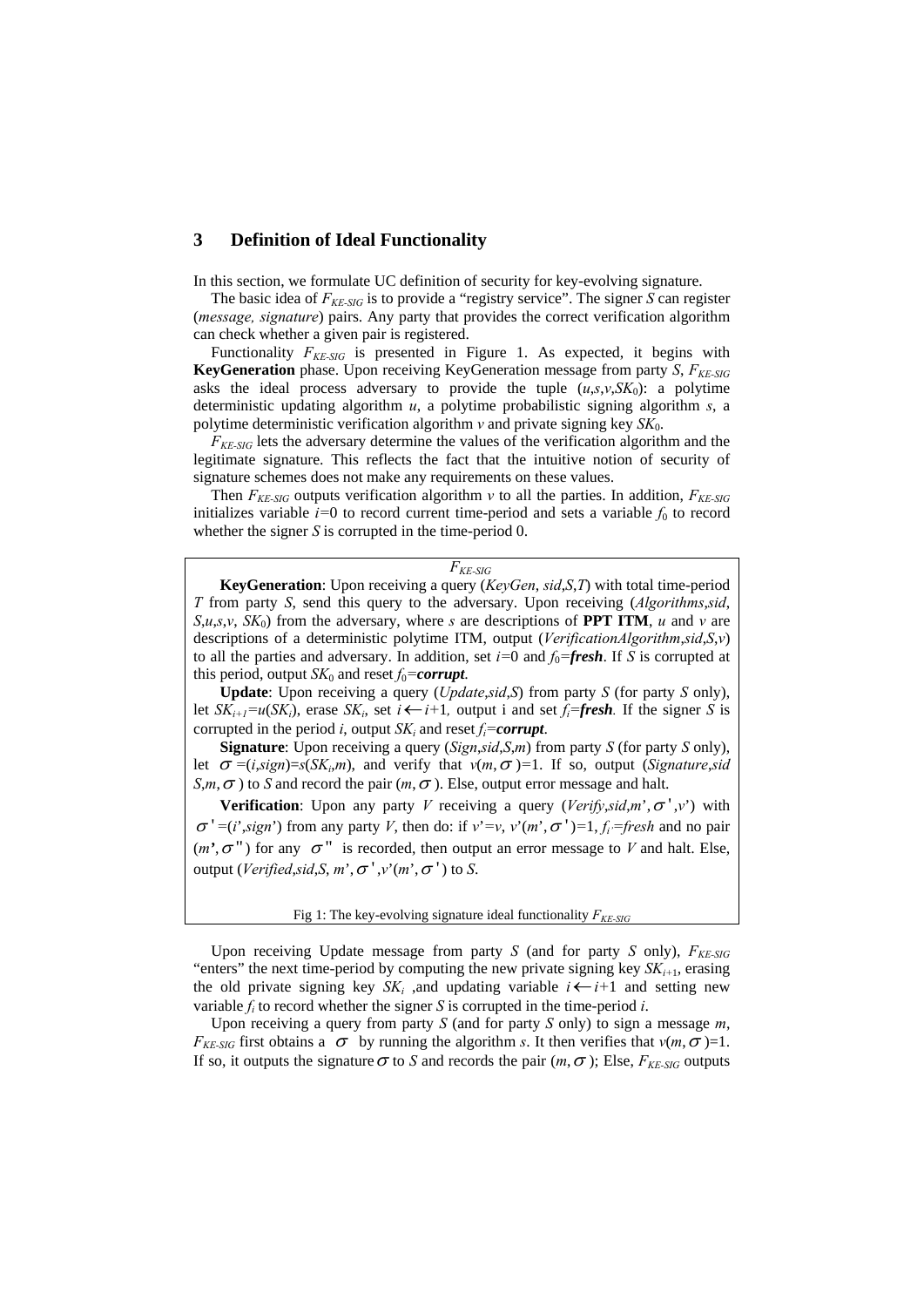an error message and halt. Verifying that  $v(m, \sigma) = 1$  in the Signature phase guarantees *Completeness*, namely that if a signature was generated "honestly" (i.e. via  $F_{KE-SIG}$ ) then it will be correctly verified.

In the Verification phase,  $F_{KE-SIG}$  checks if the input  $(m', \sigma' = (i', sign'), v')$ consists of a forgery, namely if  $v' = v$ ,  $v'(m', \sigma') = 1$ ,  $f_i =$ fresh and no pair  $(m', \sigma'')$  for any  $\sigma$ <sup>"</sup> is recorded. If so,  $F_{KE-SIG}$  outputs an error message and halt. So *Unforgeability* is guaranteed. Else, it outputs  $v'(m', \sigma')$ . If the verification algorithm *v*' presented by the verifier is not the registered one (i.e. *v*),  $F_{KE-SIG}$  provides no guarantee regarding the result of the verification phase. This captures the fact that the basic notion of signature scheme only binds messages and signatures to verification algorithms, rather than the party identities. It's the responsibility of the protocol that invokes  $F_{KE-SIG}$  to make sure that the verification algorithm is correct.

## **4 EU-CMA Security and Real-life Protocol**

In this section we state the security definition of EU-CMA for key-evolving signature scheme in section 4.1 and how to transform a key-evolving signature scheme into a real-life protocol in section 4.2.

#### **4.1 The definition of EU-CMA Security**

The definition of EU-CMA security, which is a security requirement for standard signature scheme, was first proposed by in [1]. In this section, we state a little modified variant of definition of EU-CMA security for key-evolving signature scheme.

**Definition 1** A key-evolving signature scheme  $\sum$  = (*Gen*,*Upd*,*Sig*,*Ver*) is called EU-CMA if the following properties hold for any negligible function  $p()$ , and all large enough values of security parameter *k*:

*Completeness*: For any message *m* and any period *i*, Pr[ ( $PK, SK_0$ )  $\leftarrow$  *Gen*(1<sup>k</sup>);  $\sigma \leftarrow$ *Sig*(*SK<sub>i</sub>*,*m*);  $0 \leftarrow$  *Ver*(*PK*,*m*, $\sigma$ )] < *p*(*k*).

**Consistency**: For any message *m* and any period *i*, the probability that  $Gen(I^k)$ generates ( $PK, SK_0$ ) and  $Ver(PK, m, \sigma)$  generates two different outputs in two independent invocations is smaller than *p*(*k*).

*Unforgeability*: For any PPT adversary *G* (called forger), the probability that *G* wins the "EU" game is smaller than  $p(k)$ . The full description of "EU" game described as follows:

In the "EU" game, a forger *G* knows public key *PK,* the total number of timeperiods *T* and the current time-period. For a key-evolving signature scheme  $\Sigma$  =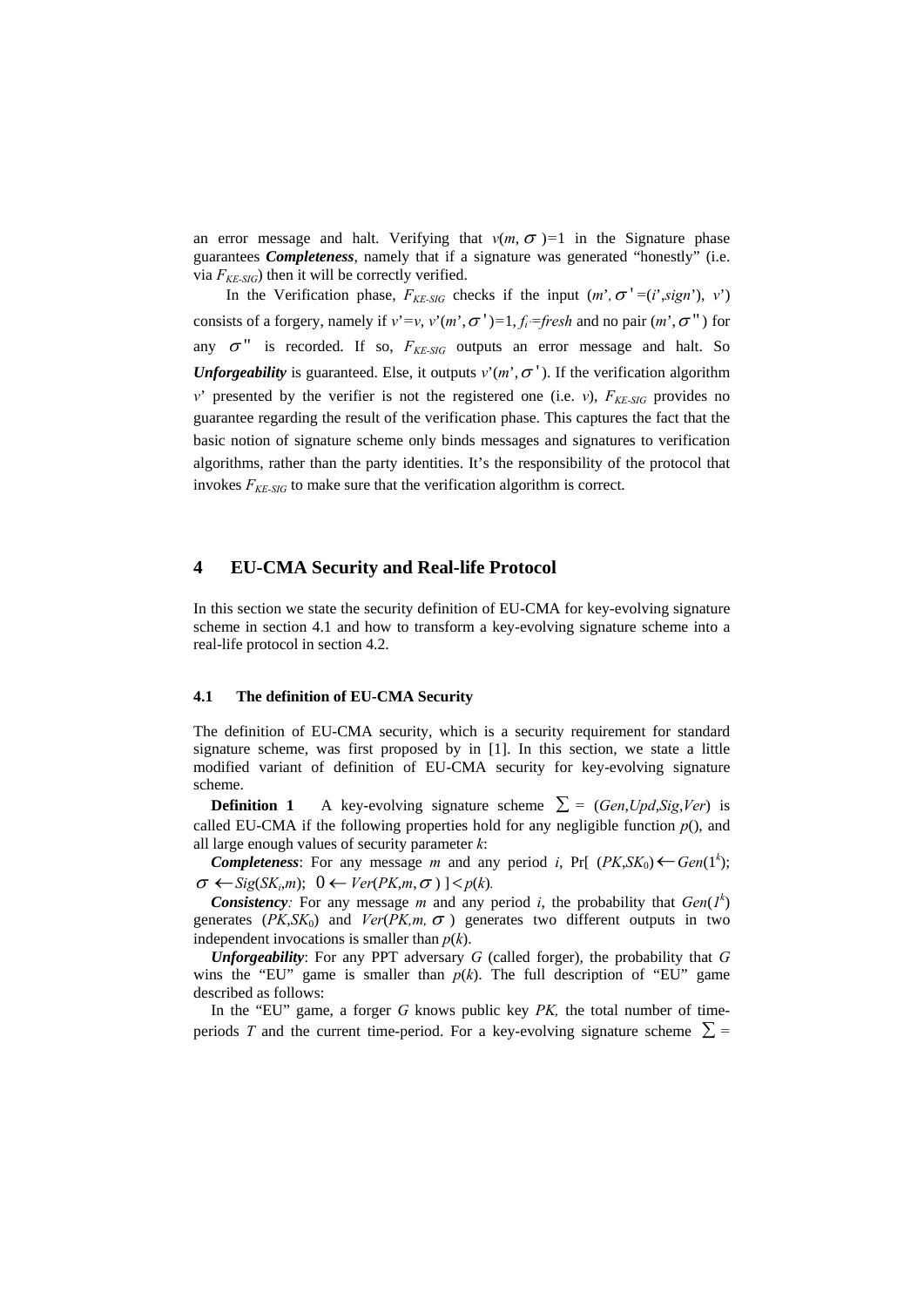(*Gen,Upd,Sig,Ver*), *G* is functioning in three stages: the chosen-message attack (**CMA**) phase, the **break-in** phase, and the **forgery** phase.

In the **CMA** phase, *G* has access to the signing oracle, and can obtain the signature of any message it selects under the current secret key. The **break-in** phase is used to model the possible key exposure caused by an adversary break-in. In such a case, *G* is given the current secret key  $SK_i$ . In the final **forgery** phase, *G* outputs its forgery, i.e. a signature message pair.

The adversary *G* is said to win the game if it forges the signature of some "new" message for some time-period prior to the break-in. Here, the term "new" message is used to indicate some message that has never been queried for the signature by the adversary.

#### **4.2 Transform generic scheme into real-life protocol**

We describe how to convert a generic key-evolving scheme  $\sum$  = (*Gen*,*Upd*,*Sig*,*Ver*) into a real-life protocol  $\pi_{\Sigma}$ . The protocol  $\pi_{\Sigma}$  proceeds as follows:

Protocol  $\pi_{\Sigma}$ **Generation:** When party *S* (signer) receives a query (*KeyGen*,*sid*,*S*,*T*), it runs algorithm *Gen*( $1^k$ ), obtains pair ( $PK, SK_0$ ), keeps the signing key  $SK_0$  secretly and outputs (*VerificationAlgorithm*,*sid*,*S*,*v=ver*(*PK*, ⋅ )) to the adversary and all the parties. In addition, *S* sets *i=*0. **Update:** When party *S* receives a query (*Update*,*sid*,*S*)*,* it computes

 $SK_{i+1} = Upd(SK_i)$ , erase  $SK_i$ , set  $i \leftarrow i+1$  and output *i* to all the parties and adversary.

**Signature:** When party *S* receives a query (*Sign*,*sid*,*S*,*m*)*,* it computes  $\sigma$  =(*i*,*sign*)=*sig*(*SK<sub>i</sub>*,*m*) and outputs (*Signature*,*sid*, *S*,*m*,  $\sigma$ ).

**Verification:** When any party receives a query (*Verify,sid,m*<sup>'</sup>, $\sigma$ <sup>'</sup>,v<sup>'</sup>), it outputs  $(Verified,sid, S,m', \sigma', v'(m', \sigma')).$ 

 When a party is corrupted, it reveals its internal state, which includes all past signing and verification requests and answers. If signer *S* is corrupted*,* it also reveals the current private signing key *SKi*.

Fig 2: The generic key-evolving signature protocol  $\pi_{\Sigma}$ 

## **5 Proof of Security**

In this section, we will prove that the definition of EU-CMA security is equivalent to definition of UC security.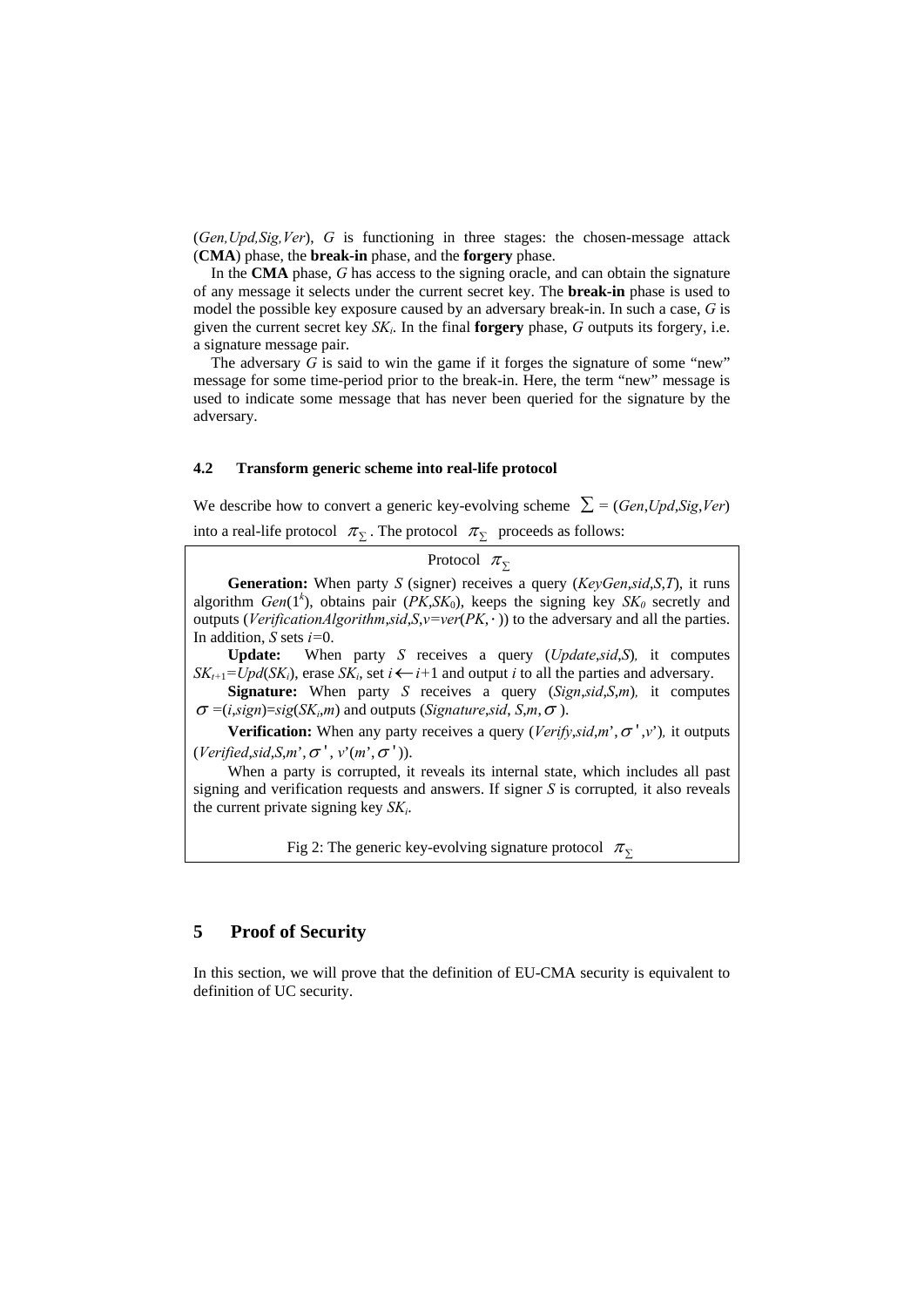**Theorem 1** let  $\Sigma = (Gen, Upd, Sig, Ver)$  be a key-evolving signature scheme, then  $\pi_{\overline{y}}$  securely realizes  $F_{KE-SIG}$  with respect to active and adaptive party corruption if and only if  $\sum$  is EU-CMA.

**Proof:** " $\Rightarrow$ " Assume that  $\sum$  is not EU-CMA, we show that  $\pi_{\sum}$  doesn't realize  $F_{KE-SIG}$  under the active and adaptive party corruption. Recall that the definition of UC security with respect to dummy adversary. We should construct an environment *Z* such that for any ideal process adversary *J, Z* can distinguish whether it interacts with dummy adversary  $\ddot{D}$  and protocol  $\pi_{\Sigma}$  in the real world or interacts with ideal process adversary  $J$  and ideal functionality  $F_{KE-SIG}$  in the ideal process.

In following case 1 and case 2, *Z* outputs 1 if it receives an error message, while in following case 3, Z outputs 0 if it receives an error message. The full construction of *Z* is described as follows:

- *1.* Assume that  $∑$  is not **complete**, i.e., there exists *i*∈*N* and a message *m*, such that Prob[  $(PK, SK_0) \leftarrow Gen(1^k); \sigma \leftarrow Sig(SK_i, m); 1 \leftarrow Ver(PK, m, \sigma)] < 1 - p(k)$ for infinitely many *k*'s. Then *Z* simply activates party *S* with (*KeyGen*,*sid*,*S*,*T*), followed by inputs (*Update*,*sid*,*S*) *i* times and input (*Sign*,*sid*,*S*,*m*), obtains verification algorithm *v* and signature  $\sigma$ . Next *Z* activates some party *V* with input (*Verify*, $sid, m, \sigma, v$ ) and outputs the returned verification value. Then, *Z* always outputs 1 if it interacts with ideal process, while output 0 with nonnegligible probability if it interacts with real world.
- 2. Assume that  $\sum$  is **complete** but not **consistent**. Then *Z* operates similarly except that it actives *V* twice with (*Verify*,*sid*,*m*,  $\sigma$ ,*v*) and outputs 1 iff the two answers are the identical. Then again, if it interacts with  $F_{KE-SIG}$  in the ideal process, *Z* always outputs 1 since *Z* receives a deterministic polytime ITM. However, *Z* output 0 with non-negligible probability if it interacts with  $\pi_{\Sigma}$  in the real world.
- 3. Assume that  $\sum$  is both **complete** and **consistent** but not *unforgeable*. In the other words, there exists a forger *G* such that *G* wins the "EU" game with nonnegligible probability. Then *Z* proceeds as above except that *Z* internally runs an instance of *G* and hands it the verification algorithm *v* obtained from *S*. From now on, whenever *G* asks its signing oracle to signed a message *m*, *Z* activates signer *S* with input (*Sign,sid,S,m*) and sends the respond signature  $\sigma$  to *G*. When *G* asks **break-in**, *Z* corrupts signer *S* and sends the current private signing key *SK<sub>i</sub>* to *G*. When *G* finally generates a pair  $(m', \sigma')$ , *Z* proceeds as follows. If *m*' was signed before, then *Z* outputs 0 and halts. Else, *Z* activates some party with input (*Verify*,*sid*,*m*', $\sigma'$ ,*v*) and outputs the verification result. It can be easily seen that, when *Z* interacts with  $\pi_{\overline{y}}$  in the real world, the *G*'s views be exactly an "EU" game on  $\Sigma$ , thus *Z* outputs 1 with non-negligible probability. However, *Z* never output 1 if it interacts with *F KE-SIG* in the ideal process.

 $"\leftarrow"$  Assume that  $\pi_{\overline{y}}$  does not UC-securely realize  $F_{KE-SIG}$ , we will show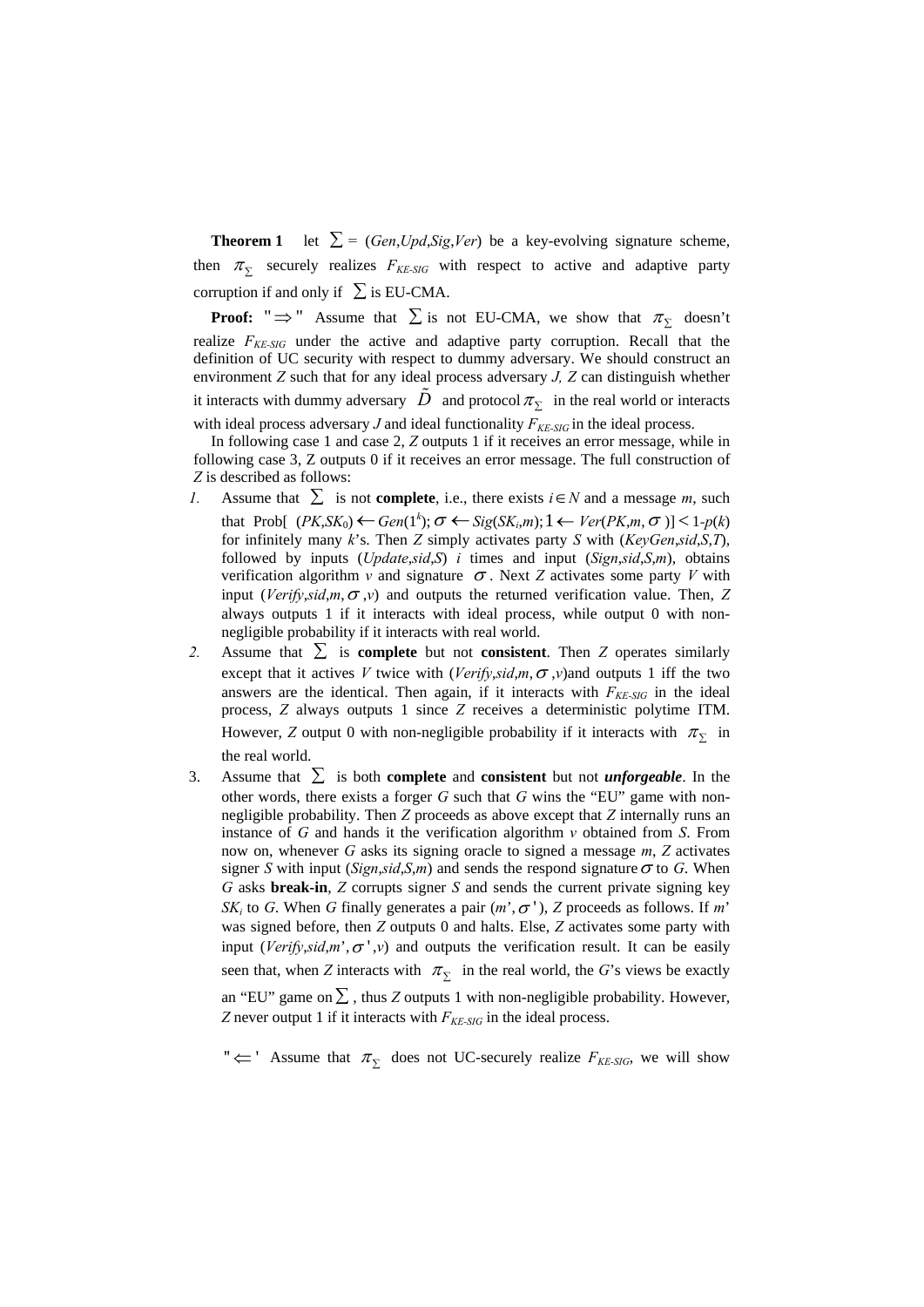that  $\Sigma$  is not EU-CMA Using the equivalent notion of security with respect to the dummy adversary, we have that for any ideal process adversary *J*, there exists an environment *Z* that can distinguish whether it interacting with dummy adversary  $\tilde{D}$ and protocol  $\pi_{\Sigma}$  in the real world or interacts with ideal process adversary *J* and ideal functionality  $F_{KE-SIG}$  in the ideal process.

Since *Z* succeeds for any *J,* it also succeeds for following "generic" *J*. Then *J* does not interact with *Z* at all, except to corrupt parties. *J* runs  $(PK, SK_0) \leftarrow Gen(1^k)$ , and sends  $(u=Upd(\cdot), s=Sig(\cdot), v=Ver(PK, \cdot), SK_0)$  to  $F_{KE-SIG}$ . When *Z* instructs to corrupt party,  $J$  sends to  $F_{KE-SIG}$  a corruption message, and forwards to  $Z$  the information provided by  $F_{KE-SIG}$ .

Assume that scheme  $\sum$  is both **complete** and **consistent** (otherwise, the theorem is proven). We argue that it is not *unforgeable*, by constructing a successful forger *G*. This is done as follows.

*G* sets *i=*0 and runs a simulated instance of *Z*, and simulates for the instance of *Z* the interaction with parties:

- 1. When *Z* activates some party *S* with input (*KeyGen*,*sid*,*S*,*T*), *G* returns its verification algorithm *v* on be half of *S*.
- 2. When *Z* asks signer *S* to enter the next time-period, *G* sets  $i \leftarrow i+1$  and sends *i* to *Z* on be half of *S*.
- 3. When *Z* asks signer *S* to sign some message *m*, *G* asks its signing oracle for a signature  $\sigma$  on *m*, and returns  $\sigma$  to *Z* on be half of *S*.
- 4. When *Z* instructs to corrupt some party, *G* returns all signing and verification message request made by such party, and if be the signer, *G* asks **break-in** to obtain current private signing key *SKi* and sends it to *Z*.
- 5. Whenever *Z* activates some party with input (*Verify*,*sid*,*m*',<sup>σ</sup> ' ,*v*), *G* checks whether  $(m', \sigma')$  a success forgery for "EU" game. If yes,  $G$  outputs that pair and halt. Else it continues the simulation.

We analyze the success probability of *G*. let *B* denote the event that, in the execution of  $\pi_{\Sigma}$  some party is activated with a verification request (*Verify,sid,*  $m$ <sup>'</sup>, $\sigma$ <sup>'</sup>, $v$ ), where the pair  $(m^{\prime}, \sigma^{\prime})$  is a success forgery for "EU" game.

Since  $\sum$  is both **complete** and **consistent**, we have that as long as *B* does not occur, *Z*'s view of an interaction with real world is statistically close to its view of an interaction with ideal process. However, *Z* can distinguish real world and ideal process with non-negligible probability. Thus it is guaranteed that, when *Z* interacts with dummy adversary  $\tilde{D}$  and protocol  $\pi_{\Sigma}$  in the real world, event *B* occurs with non-negligible probability.

It's easy to see that, from the views of simulated *Z*, the interaction with the forger *G* looks the same as an interaction with  $\pi$ <sub> $\bar{y}$ </sub>. This means that *G* wins the "EU" game with non-negligible probability.  $\#$